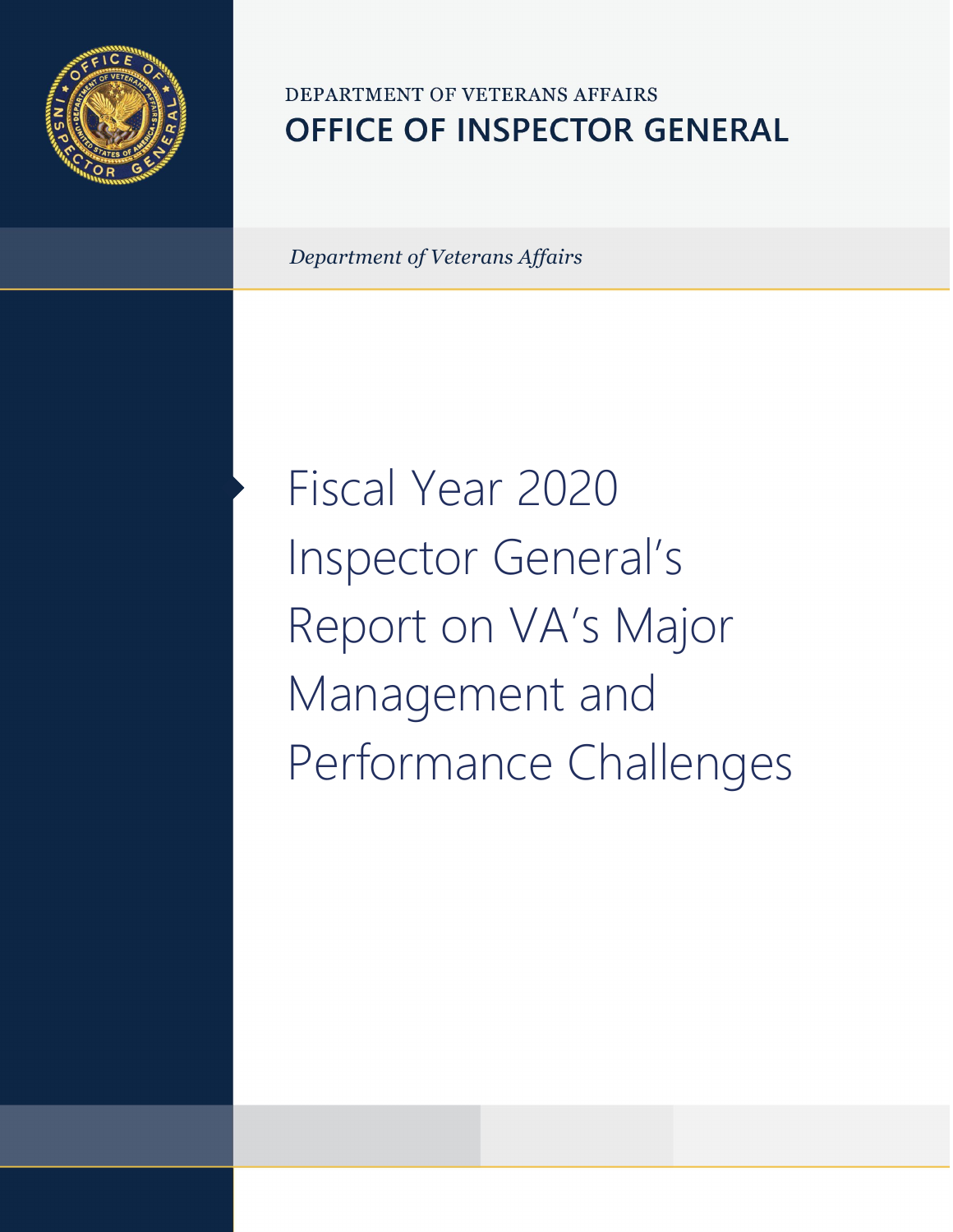## **MISSION**



The mission of the Office of Inspector General is to serve veterans and the public by conducting meaningful independent oversight of the Department of Veterans Affairs.

*In addition to general privacy laws that govern release of medical information, disclosure of certain veteran health or other private information may be prohibited by various federal statutes including, but not limited to, 38 U.S.C. §§ 5701, 5705, and 7332, absent an exemption or other specified circumstances. As mandated by law, the OIG adheres to privacy and confidentiality laws and regulations protecting veteran health or other private information in this report.*

#### **Report suspected wrongdoing in VA programs and operations to the VA OIG Hotline:**

**[www.va.gov/oig/hotline](https://www.va.gov/oig/hotline)**

**1-800-488-8244**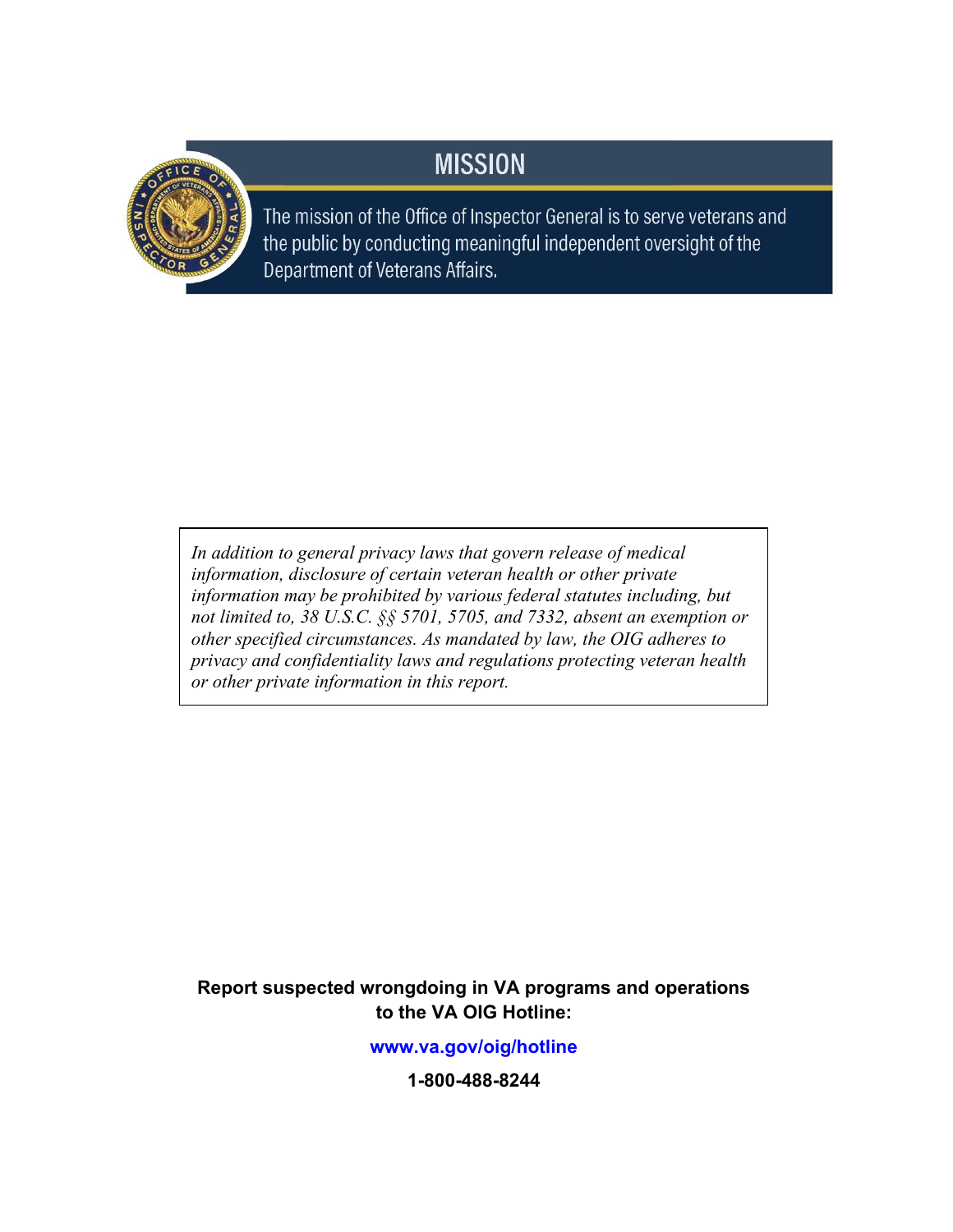

## **FOREWORD**

<span id="page-2-0"></span>The Office of Inspector General's (OIG) mission is to serve Veterans, their families, caregivers, and the public by conducting effective oversight of Department of Veterans Affairs (VA) programs. The OIG recommends advancements to VA services, processes, and systems that will improve the lives of Veterans and make the best use of taxpayer dollars. Each year, the Inspector General provides an annual update to VA summarizing its top management and performance challenges identified by OIG work, as well as an assessment of VA's progress in addressing those challenges.

This year's major management challenges for VA continue to align with the OIG's strategic goals for addressing five areas of concern: (1) healthcare services, (2) benefits, (3) stewardship of taxpayer dollars, (4) information systems and innovation, and (5) leadership and governance. The OIG conducts extensive oversight of VA programs and operations in each of these five areas through independent audits, inspections, investigations, and reviews.

The challenges in these areas that VA must navigate in the fiscal year ahead have been identified by OIG personnel, other external oversight agencies and organizations, the Veteran community, Congress, and additional stakeholders. They reflect the OIG's unwavering commitment to Veterans, their families, and caregivers, and the VA leaders and staff who serve them.

The OIG recognizes the unprecedented challenges VA faces as it continues to deal with the COVID-19 pandemic. VA leaders and staff at all levels have worked tirelessly to continue to provide quality healthcare to millions of Veterans, while treating those suffering from COVID-19 and protecting healthcare staff. The OIG commends all VA leaders and personnel who have continued to work through the COVID-19 pandemic promoting high-quality services and benefits to the nation's Veterans and their families and caregivers.

Mun Dm

MICHAEL J. MISSAL Inspector General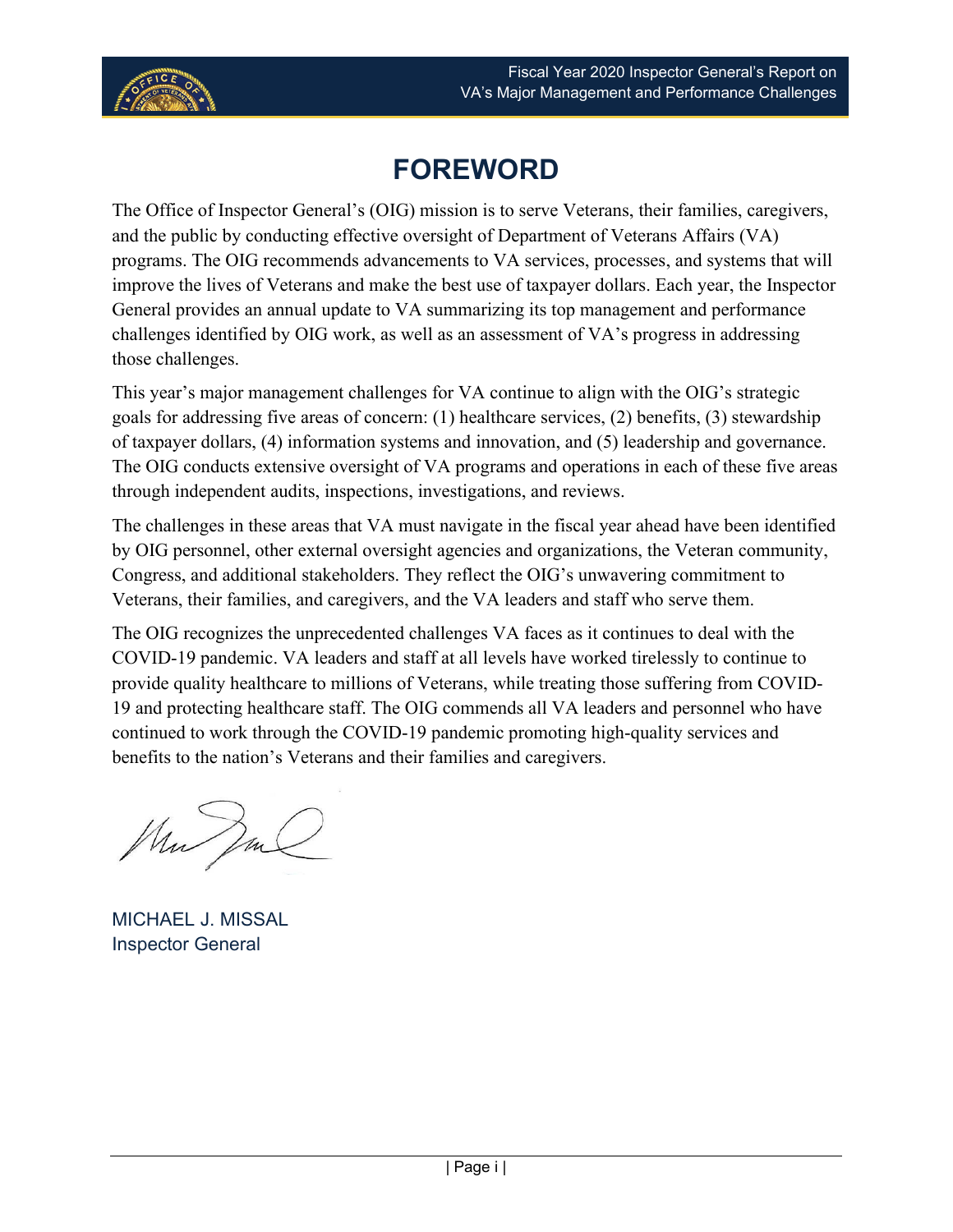# **CONTENTS**

| OIG CHALLENGE #4: INFORMATION SYSTEMS AND INNOVATION 11 |  |
|---------------------------------------------------------|--|
|                                                         |  |
|                                                         |  |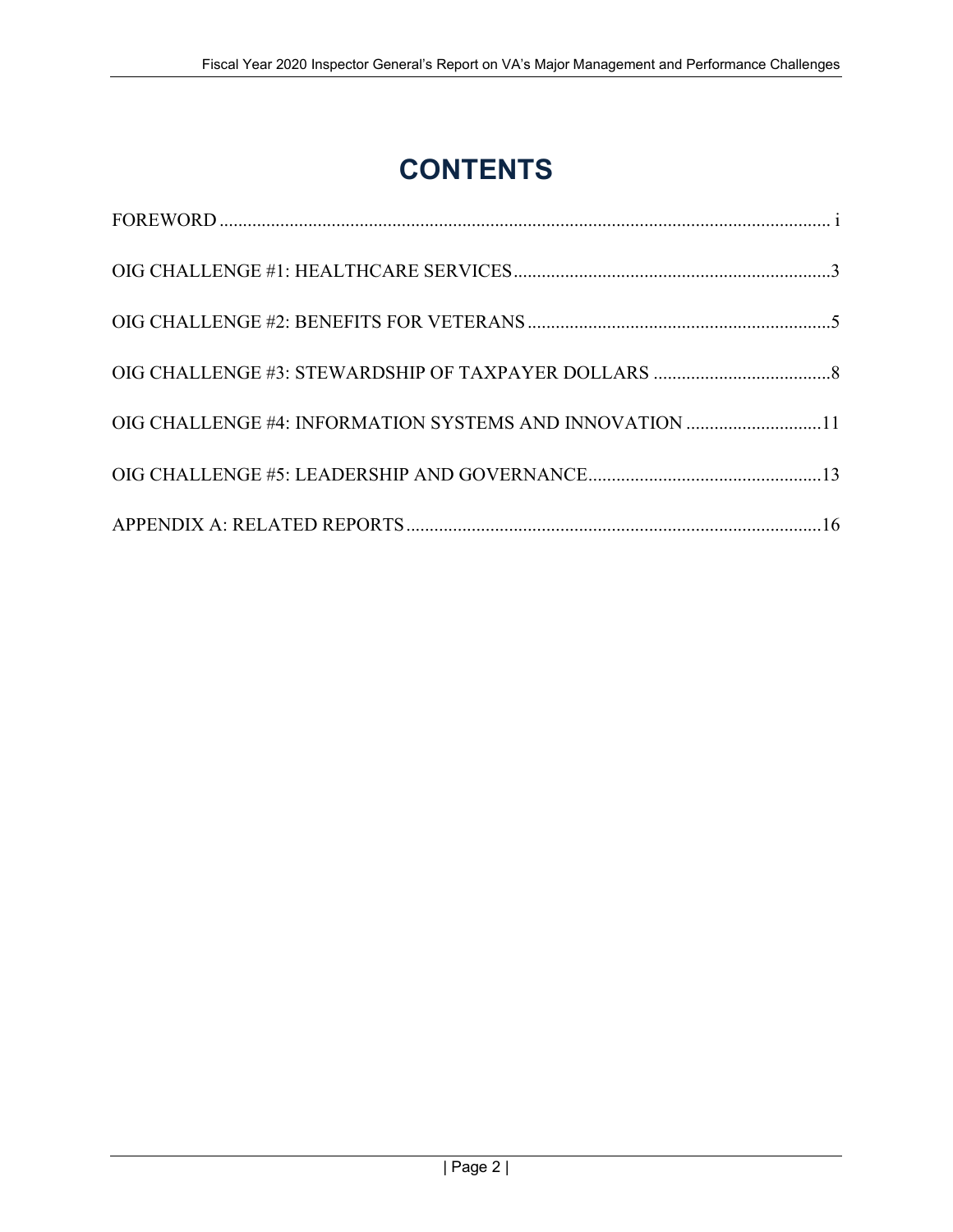## <span id="page-4-0"></span>**OIG CHALLENGE #1: HEALTHCARE SERVICES**

Under the best of circumstances, ensuring the quality of patient-centered care in VHA facilities and in the community is a tremendously complex and difficult endeavor for what is the largest integrated healthcare system in the nation.

Even before the pandemic, the OIG had identified challenges that require ongoing VHA focus on maintaining adequate staffing, quality assurance, and other functions central to its mission. The COVID-19 pandemic has presented unprecedented challenges to healthcare delivery nationwide, including significant stresses on VHA's system. The unpredictable and evolving nature of the coronavirus caused VHA to initially focus primarily on providing medical care to infected Veterans while simultaneously protecting its employees from COVID-19.

The OIG has been monitoring and reporting on VHA's COVID-19-related efforts that include expanding screening and testing, limiting access to facilities and vulnerable patient populations (such as community living centers/nursing homes), using telehealth and alternative care delivery, and providing personal protective equipment (PPE) and other supplies to personnel that help curtail the spread of the virus.

In this next fiscal year, VHA will have to continue to provide primary and specialty care to Veterans while dealing with the impact of COVID-19. This includes ensuring primary and specialty care reaches Veterans despite the delivery system adjustments made for COVID-19 and ensuring mental health services reach vulnerable Veterans.

It is critical that hospitals have effective core services that promote quality care and patient safety and ensure key operations are running efficiently. These range from ensuring clean and safe environments to having adequate staff with needed expertise. During the OIG's March 2020 inspections of VHA's response to the pandemic, many leaders acknowledged low inventory of PPE for staff, and the inspection teams noted deficiencies in several facilities' screening processes and access controls.

VHA also has ongoing challenges in the provision of quality healthcare. As noted in the OIG's recently published comprehensive healthcare inspection reports, VHA providers continue to struggle with managing patients on long-term opioid therapy in the areas of behavioral risk assessments, urine drug screenings, informed consent, and follow-up evaluations to review the effectiveness of the medication regimen. These issues are significant in light of the continued opioid epidemic where Veterans may find themselves with issues such as dependence, tolerance, abuse, and accidental overdose.

VHA also continues to be challenged with privileging processes whereby each facility's service chiefs and Executive Committee of the Medical Staff are tasked to make practitioners' privileging recommendations that are required to be based on focused and ongoing professional practice evaluations. Clinical privileges need to be specific and based on the individual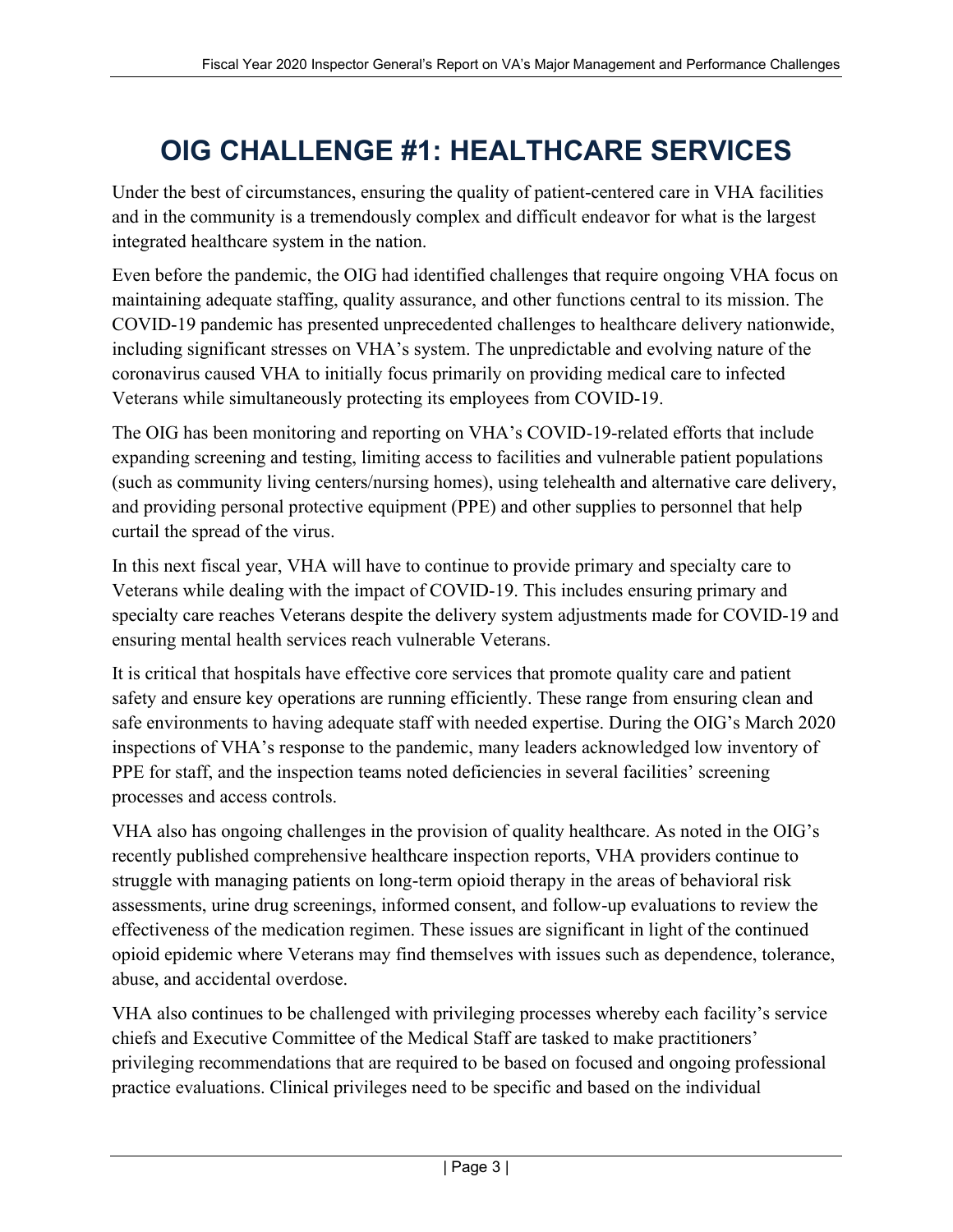practitioners' clinical competence, and the ongoing monitoring of privileged practitioners is essential to confirm the quality of care delivered.

### **WHY IS THIS A CHALLENGE**

VA operates over 1,200 medical facilities and has more than 9.2 million enrolled Veterans. Ensuring timely and quality care was a significant challenge even before the COVID-19 pandemic and serving Veterans while maintaining a healthy workforce in the midst of the pandemic is difficult.

Healthcare systems may have well-developed plans for regional disasters such as weather events, but even the most thoughtful and comprehensive emergency management plans can be decimated by a global pandemic that infects massive numbers of patients, depletes equipment supply chains, exhausts available healthcare staff, and has exacted an unimaginable toll on those infected and their families. In addition to straining its mammoth healthcare system, the pandemic has called VA into service for its "fourth mission" of supporting national, state, and local emergency management, public health, and safety efforts. As of June 30, 2020, VA had provided to others more than 235,000 pieces of PPE including gowns, gloves, masks, and face shields, according to its COVID-19 Pandemic Weekly Report. VA had also deployed personnel to more than 45 states to help local governments and facilities combat COVID-19 and opened the doors of its facilities to nonveterans needing critical care.

Although VA has taken extraordinary measures, the pandemic response has stressed weak points in a range of systems and practices, many of which have been previously identified by the OIG.

### **WHAT THE DEPARTMENT NEEDS TO DO**

VA must take the necessary steps to maintain a healthy and productive workforce, ensure adequate testing and supplies of PPE are available, and make certain that safety protocols and practices for staff and patients consistently reflect the most current guidance and identified promising practices. Sharing what works is extremely important. The July 2020 OIG report on the Department's response to the pandemic highlights that there are constantly emerging lessons learned.

Other aspects of patient safety that have recently been identified cannot be put on hold. These include quality management, credentialing and privileging of care providers, oversight of a surge of new hires, medication management, and the tracking of suspicious deaths.

Finally, VA must continue to engage with the most vulnerable Veterans to ensure they receive the continuing care they require. VA has taken steps to engage the community in its suicide prevention and mental health initiatives. The Veteran community, particularly individuals who have experienced posttraumatic stress disorder and the isolating effects of the pandemic, will need VA's continued attention on leveraging quality resources going forward.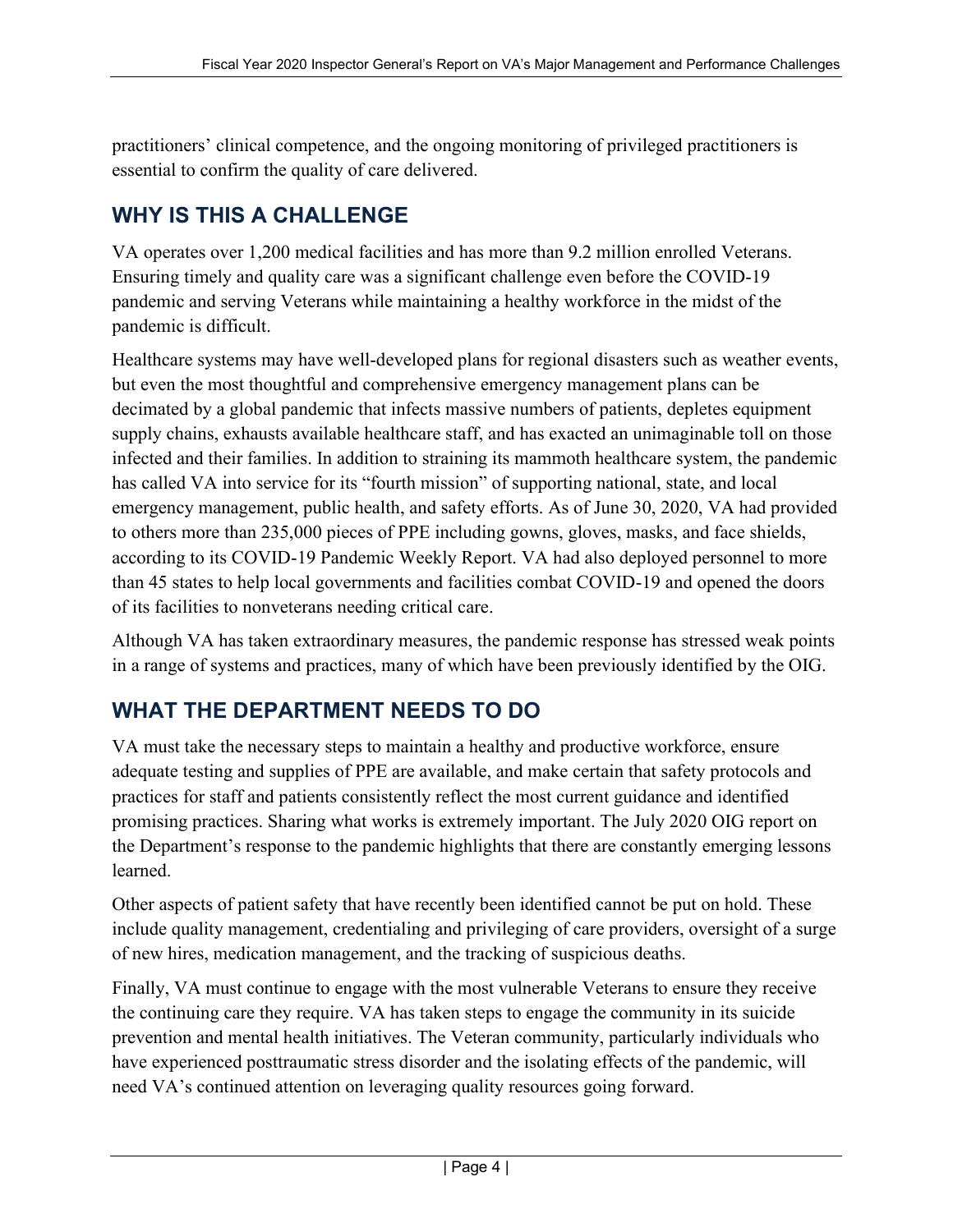#### **VA Management's Response**

VA acknowledges the challenges in healthcare service that the Department is facing, especially regarding COVID-19. In response to COVID-19 and other hiring needs, VHA activated broad hiring initiatives targeting the occupations and locations with the greatest need, as well as emergency deployments of staff to hard-hit areas. In March, VA released a strategic response plan for COVID-19 and guidance to assist the field in designing and deploying localized response plans. Additionally, VA released guidance to minimize the risk of infection for residents in VA community living centers, spinal cord injury and disorder units and blind rehabilitation centers.

Further, VA added screening and access guidance for VA facilities and developed a COVID-19 test that may be used when access to external testing is constrained. VA expanded telehealth and video telecare to shift care from a face-to-face model with its inherent risk of COVID-19 exposure to focus on virtual appointments covering primary care, mental health and specialty care. VA worked to secure personal protective equipment and supplies from manufactures that meet Food and Drug Administration regulations from around the world.

Lastly, VHA enhanced targeted strategies for identifying and reaching Veterans at increased risk for suicide and mental health challenges, as well as enhancing efforts to bolster operational protocols to ensure continued operation of its mission in the face of increasing demand and potential risks for staff who work in close proximity.

# <span id="page-6-0"></span>**OIG CHALLENGE #2: BENEFITS FOR VETERANS**

Starting March 19, 2020, VA regional offices were closed to the public. By leveraging telework, available information technology resources, and other strategies, VBA has been working to administer nearly \$125 billion in funding for federally authorized benefits and services to eligible Veterans, caregivers, their dependents, and survivors. In the next fiscal year, as offices are deemed safe to reopen, staff will need to continue to navigate safety measures while finding new ways of performing routine tasks. They must also work through the identified backlog of medical examinations, claims, and other matters while balancing ongoing demands. The pandemic's effect on education, training, and the economy will be felt by Veterans nationwide who have applied for a wide range of benefits. Similarly, the demand for healthcare benefits is expected to remain high.

Eligible Veterans, their families, and caregivers must receive proper benefits and services in a timely manner. The OIG has made a range of recommendations that will need to be implemented through the coming fiscal year to advance expeditious and accurate VBA decision-making and processes for delivering benefits.

Challenges include addressing previously identified recurring deficiencies such as inadequate planning for systems or process changes; mismanagement of backlogs; vague guidance for disability claims medical examinations processing and disability claims decisions; unclear definition of roles and responsibilities for local or regional oversight; lack of controls; and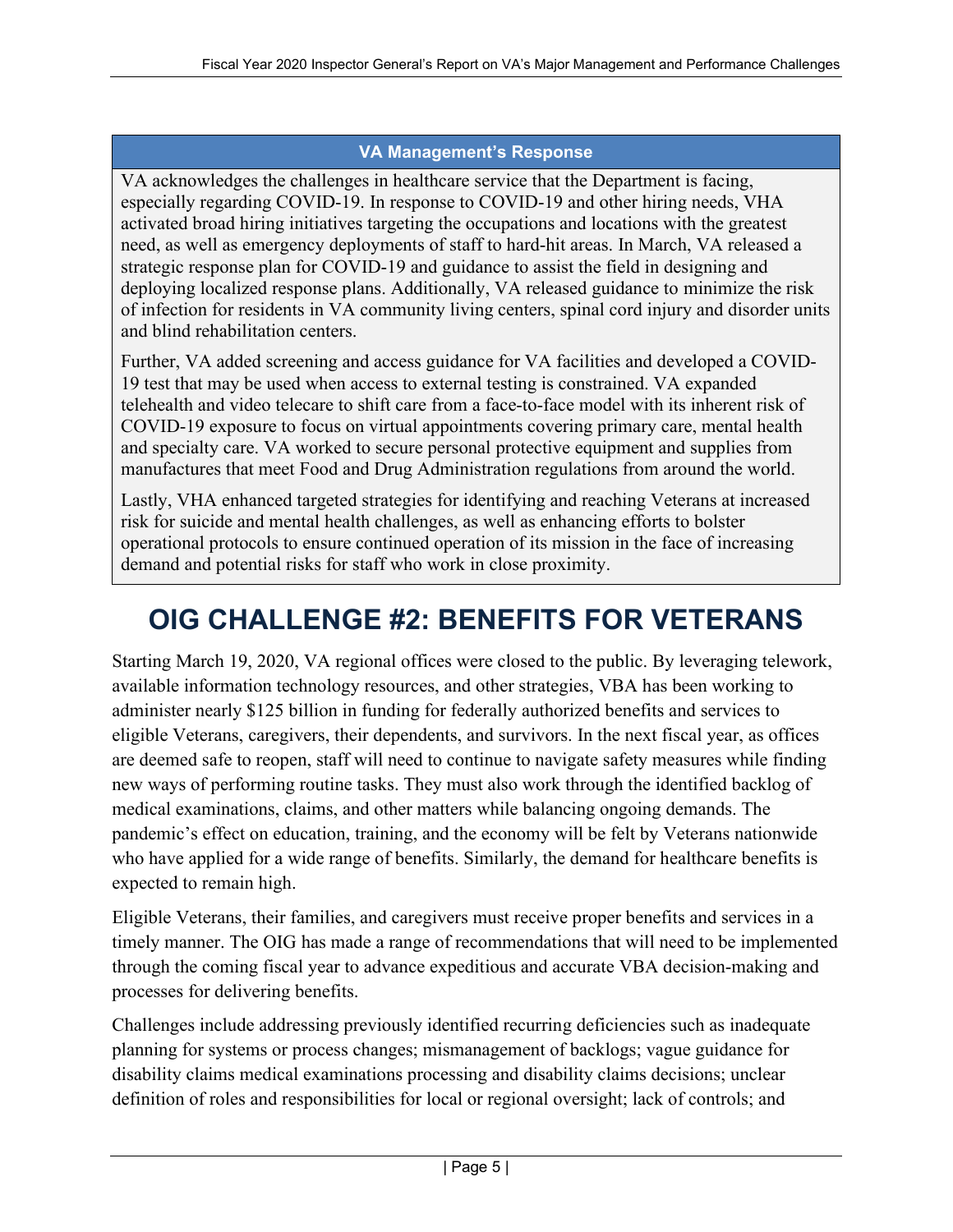limited information technology (IT) functionality, which contributes to inefficiencies and inaccuracies.

As a result of these recurring issues involving VBA's processes, compounded by COVID-19 demands, staff have significant challenges ahead maintaining the accuracy and timeliness of essential claims and conducting appeals-related activities.

### **WHY THIS IS A CHALLENGE**

Recent OIG reports have identified significant challenges in VBA's attempts to deliver accurate and timely claims decisions and appeals. Failures in guidance, training, quality assurance, and systems have been well-documented, particularly in regard to particularly complex claims. For example, one recent report found problems with processing errors including improper evaluations, missed secondary conditions, and evaluations based on inadequate medical examinations for Veterans submitting claims for disabilities related to conditions of the spine. The OIG has also reported on inadequate oversight of contracted disability exam cancellations. The MISSION Act requirement to deliver more community care has also taxed VA processes and procedures, and the OIG has reported on mismanaged appeals of non-VA care claims and non-VA emergency care claims.

The COVID-19 pandemic has complicated benefit determinations by reducing VA resources available to conduct in-person medical examinations. This was compounded by the hesitancy of Veterans to get the exams needed to determine their level of benefits because of the in-person requirement.

In April 2020, VA suspended its in-person medical disability examinations for its Compensation and Pension Program. On May 28, 2020, VA resumed the in-person exams where doing so was considered safe. As of July 4, 2020, VBA reported more than 425,000 pending disability compensation and pension claims with more than 168,000 pending for more than 125 days since receipt.

Some of the exams were shifted to telehealth, but many of the compensation and pension medical examinations cannot be completed virtually. During the pandemic, VBA increased the number of authorized compensation and pension exam disability benefit questionnaires that could be completed by telehealth from 16 to 29. Another tool implemented by VBA to assist with reducing the medical examination backlog is the use of acceptable clinical evidence exams. This process allows latitude to those who make decisions related to disability claims to use current medical evidence already associated with the Veteran's VA medical records.

Although VA has reported a dramatic uptick in the use of telehealth, a significant backlog for inperson appointments will likely persist because of the imbalance between capacity and demand for telehealth appointments, the inability to perform many types of healthcare services without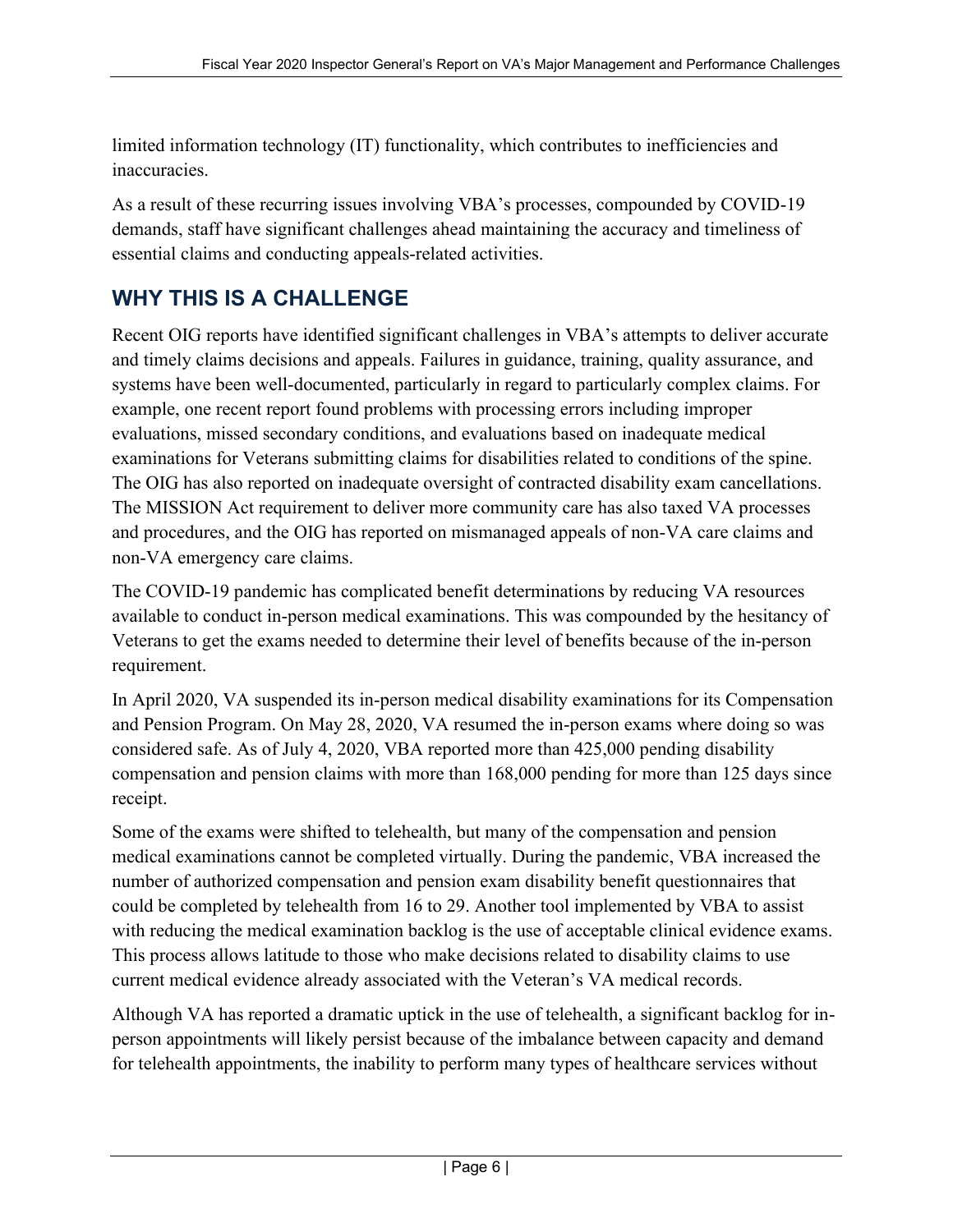person-to-person contact, and information technology-related issues that limit some patients' abilities to obtain service via telehealth.

VA must also continue to address increased claims following the implementation of the Blue Water Navy Act of 2019 on January 1, 2020, which extended the presumption of herbicide exposure, also known as Agent Orange exposure, to nearly 90,000 Veterans who served as far as 12 nautical miles from the shore of Vietnam between January 9, 1962, and May 7, 1975, and have since developed one of 14 conditions related to exposure.

As VA continues to manage the effects of the pandemic on its facilities and staff, Veterans have become less hesitant to report for in-person exams, safety measures have been put in place, and protocols have been communicated. VA has steadily increased the number of compensation and pension exams it has processed and, according to senior VA leader testimony to Congress, VA has reprogrammed funds, freeing up more overtime availability to process the exams. VA has also proposed legislation to Congress that would allow some flexibilities for other medical professionals besides doctors to conduct the exams, such as nurse practitioners. This would allow VA to expand its capacity to process the exams, according to VA senior leaders.

### **WHAT THE DEPARTMENT NEEDS TO DO**

The OIG has made many recommendations in recent years related to improving the accuracy and timeliness of VBA's claims decisions and appeals processes. According to feedback from VBA personnel, some of the issues have occurred because production standards to address backlogs and timeliness have had the unintended consequence of sacrificing accuracy of the disability claims process. This may require investments in staff, systems, and other resources. Many of the root causes are at the senior leadership level, where recommendations include conducting focused analyses to assess the accuracy of claims processes and implementing policy and systems that improve the efficacy of the program, implementing plans to provide consistent oversight and training through national performance and training plans, and updating the rating schedules, procedures manuals, and disability benefits questionnaire forms. With the many challenges presented by the pandemic on top of previously identified obstacles to achieving its goals, VBA must develop a plan that addresses timeliness, accuracy, and quality assurance.

#### **VA Management's Response**

VBA appreciates the management challenges identified by OIG and will continue to work in partnership to address OIG's valued findings. VBA is dedicated to providing accurate and timely service to Veterans; reducing the claims backlog to 77,162 as of March 31, 2020. However, due to the COVID-19 pandemic and the resulting delays with in-person examinations and obtaining federal records, VBA's claims backlog increased to 198,425 claims as of July 31, 2020. In response, VBA shifted operations and processes virtually and continued to process claims whenever possible using evidence of record or tele-C&P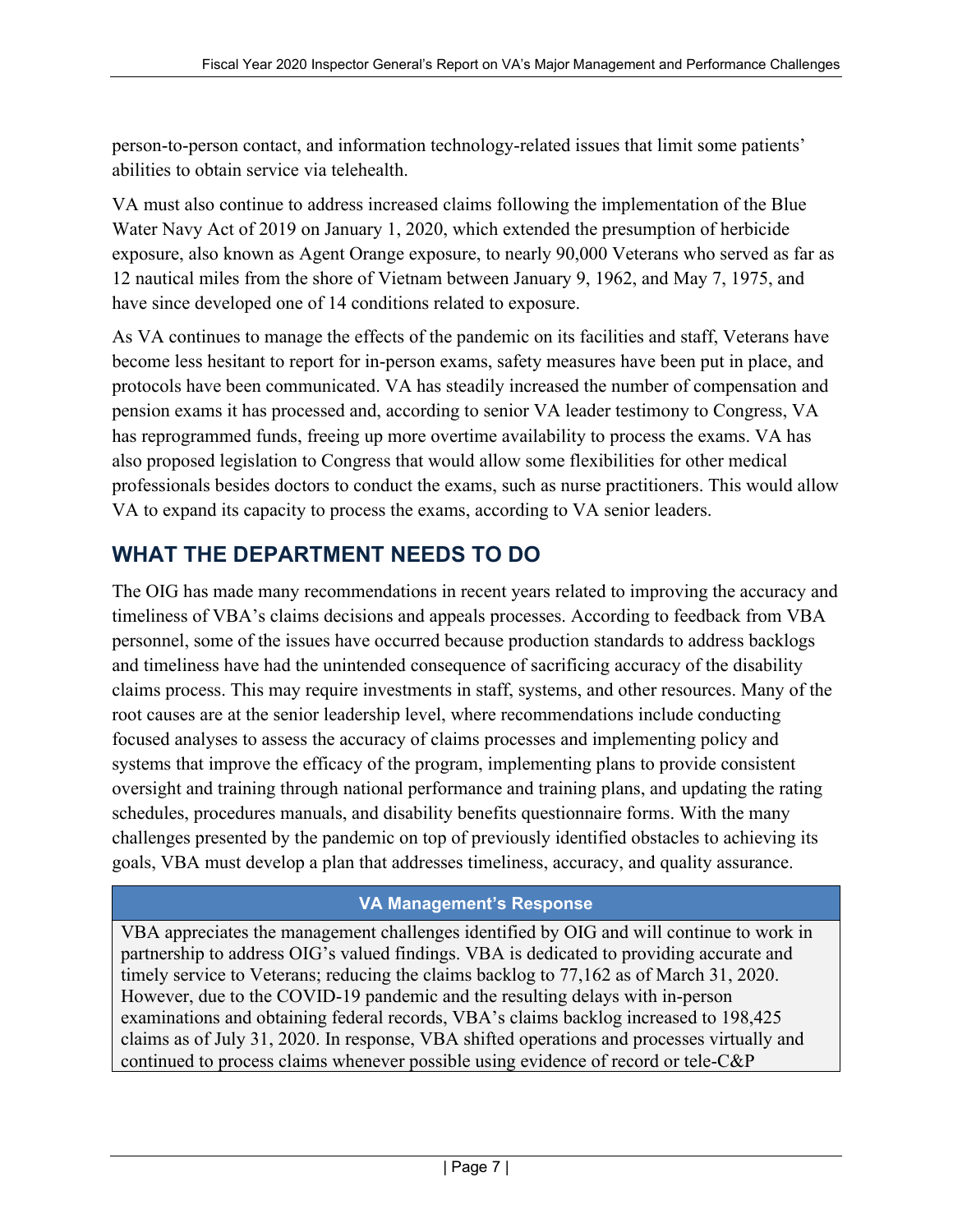examinations. As in-person examinations resume, VBA expects the backlog to decrease and timeliness to improve.

VBA has also implemented various process improvements to ensure accurate and timely benefits delivery. VBA's training program has undergone extensive reviews of its methodologies and frequency of delivery, as well as updates to program content. VBA also continues to work toward updating the entire VA Schedule of Rating Disabilities to increase medical accuracy, and further align rating criteria with the actual impairment experienced by Veterans. To date, VBA has successfully updated over half of the pending body systems and the remaining updates are in process.

VBA continues to make progress on its legacy appeals elimination efforts. VA estimates that legacy appeals, excluding a small number of returning remands, will be resolved by December 2022.

# <span id="page-9-0"></span>**OIG CHALLENGE #3: STEWARDSHIP OF TAXPAYER DOLLARS**

The OIG has consistently identified procedures and strategies for improving the responsible use of VA-appropriated funds, including sound and closely monitored procurement practices and the need for internal controls that reduce the risk of fraud, waste, and misuse of resources. When funds are wasted or misused, valuable resources are diverted from benefiting Veterans, their families, and caregivers.

As described below, the OIG has identified costs due to delays or mismanagement of IT systems. Tax dollars have also been wasted or misused because of a lack of internal oversight and poor planning within programs. As with the areas of concern previously discussed, the pandemic has stressed systems further and required that some controls be circumvented to adjust to emergency conditions. While certainly understandable, the impact has created additional challenges for VA that will be felt for some time.

To assist with the response to the COVID-19 pandemic, Congress passed the CARES Act, which provided \$19.6 billion in supplemental funding for VA. However, even before the pandemic, VA's size and complexity of operations made effective budget management extremely challenging. VA's financial management system is over 25 years old and has functional limitations well-documented in OIG reports. The pandemic is intensifying long-standing challenges and delaying initiatives intended to remediate these problems, including financial management reforms and the transformation of business processes.

Also, while VA has numerous initiatives to curb fraud, waste, and abuse, the pandemic is creating novel opportunities for bad actors, particularly because of the need to facilitate rapid purchases of essential goods and services. As VA has struggled to expand its supply chain fast enough to curtail the spread of COVID-19, many companies—some nefarious and some neophytes—have sought contracts for PPE and other medical supplies worth millions of dollars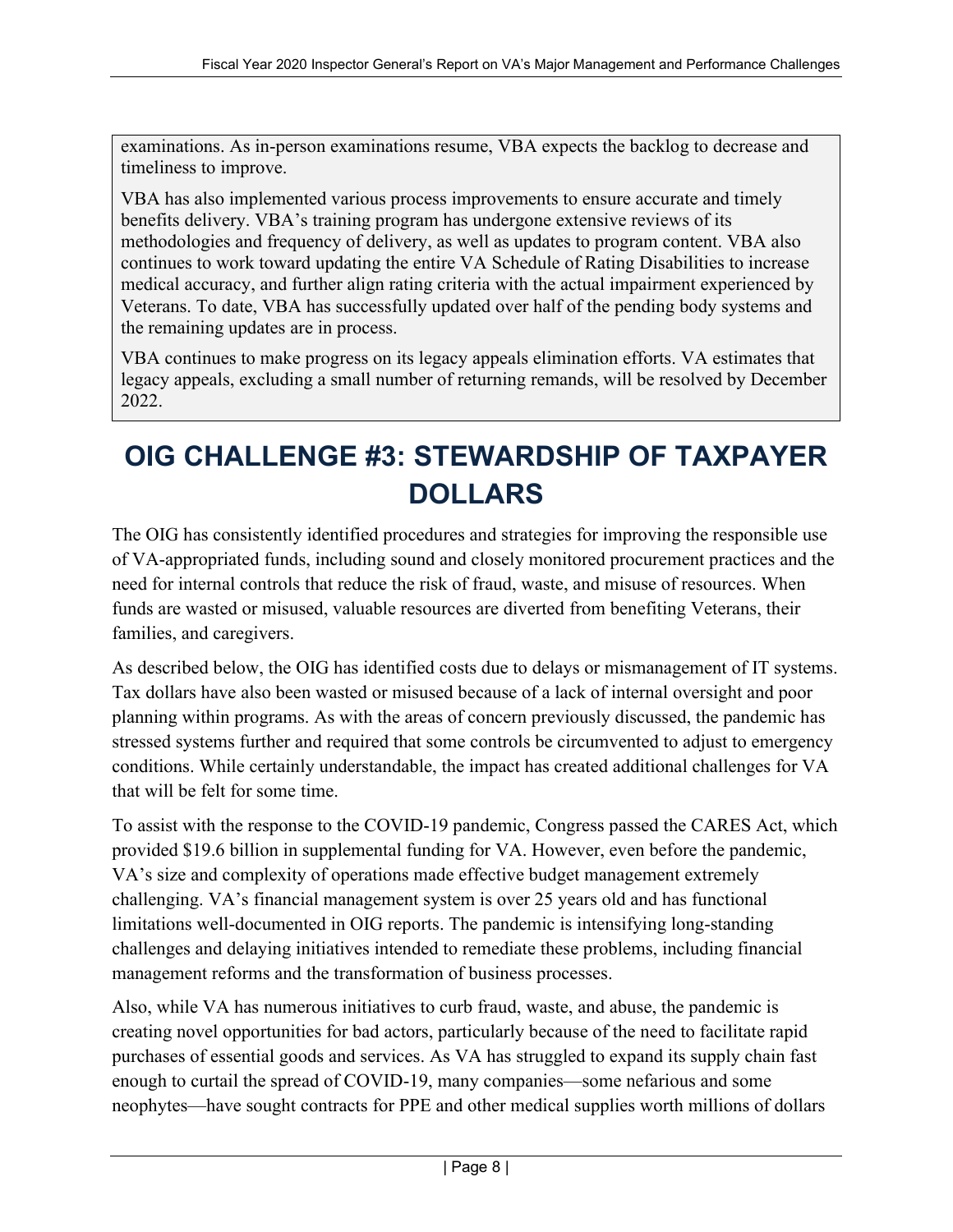that they cannot fulfill. Some of these potential fraudsters have been identified by VA leaders and referred to the OIG, underscoring the challenges for VA to be vigilant in a chaotic environment. For example, in one of the first and largest COVID-19-related fraud cases brought to date, OIG investigators collaborated with other law enforcement authorities to arrest a Georgia resident for attempting to sell millions of nonexistent respirator masks and other PPE totaling over \$750 million to VA in exchange for large upfront payments.

### **WHY THIS IS A CHALLENGE**

As reported in the most recent Semiannual Report to Congress, the Federal Financial Management Improvement Act (FFMIA) requires all agencies covered by the Chief Financial Officers Act to implement financial management systems that substantially comply with three essential requirements: (1) federal financial management systems requirements, (2) federal accounting standards, and (3) the United States Standard General Ledger at the transaction level. The law further requires that the head of the agency annually assess and the agency auditor report whether the agency's financial management systems substantially comply with the law's essential requirements. Accordingly, the VA OIG is required to report instances and reasons when VA has not met the intermediate target dates established in the VA remediation plan to bring VA's financial management system into substantial compliance with FFMIA.

The Audit of VA's Financial Statements for Fiscal Years 2019 and 2018 reported the following, including some findings that represent long-standing unmet challenges:

- VA did not substantially comply with federal financial management systems requirements and the United States Standard General Ledger at the transaction level under FFMIA, which has been repeatedly reported in part for more than 10 years.
- VA did not fully comply with the intent of the Federal Managers' Financial Integrity Act, which has been reported by the OIG since FY 2015. Improvements are needed.
- VA did not comply with the Improper Payments Elimination and Recovery Act for FY 2018, as reported by the OIG since 2012.

These conditions are primarily due to the complex and disjointed architecture of VA's legacy financial management system, which has difficulty meeting increasingly demanding financial management and reporting requirements. VA continues to be challenged in consistently enforcing established policies and procedures throughout its geographically dispersed portfolio of legacy applications and systems.

With respect to fraud, waste, and abuse, the combination of millions of dollars in emergency spending, the need for expedited contracts for medical supplies and other life-saving resources, and the ingenuity and speed at which those who would capitalize criminally on the pandemic adapt, creates a trifecta of high-risk conditions. In such a context, VA is vulnerable to various fraud schemes, including contract and procurement fraud, bribery and kickback schemes, and internal issues such as employee theft and the improper reporting of overtime.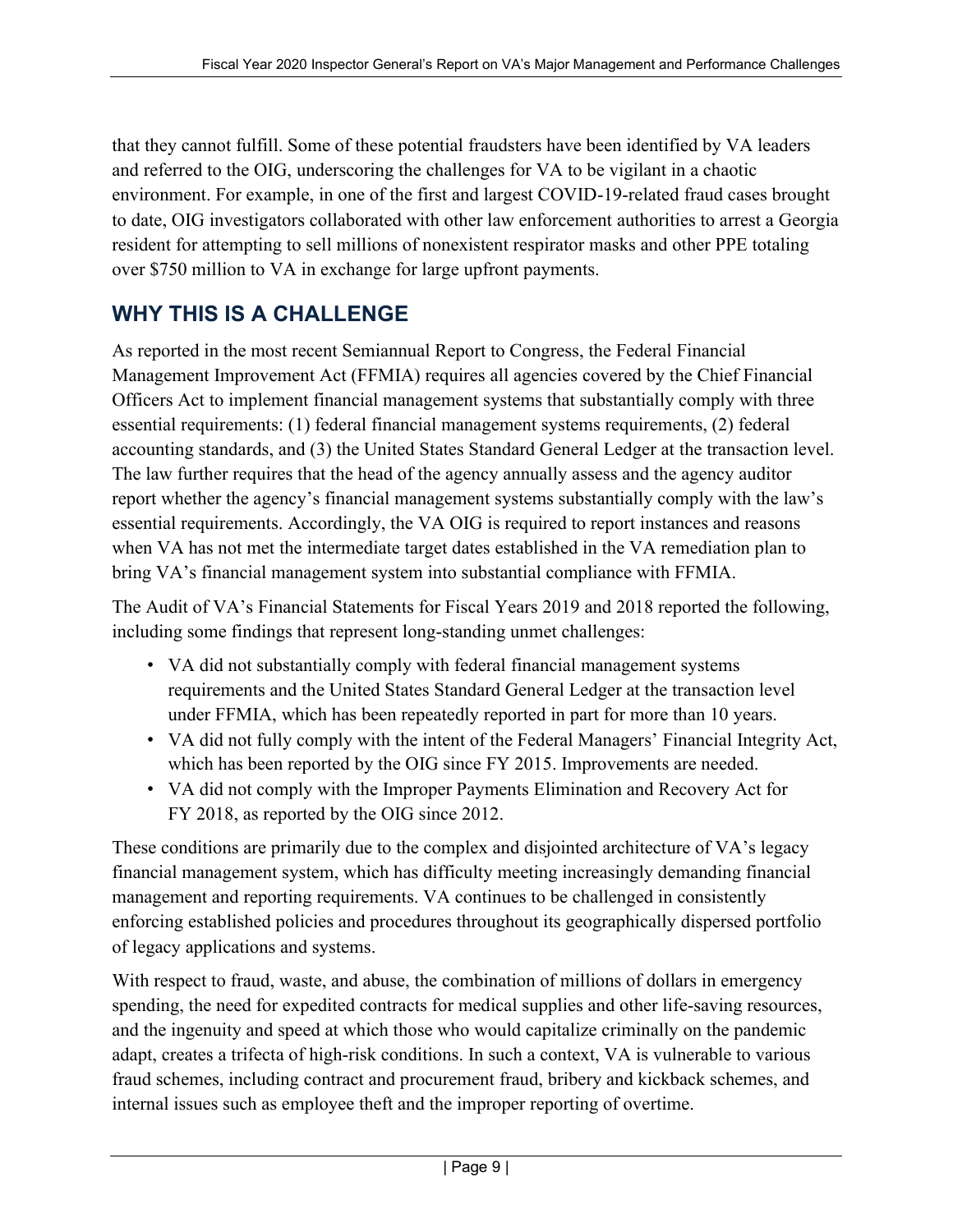Even before the pandemic in fiscal years 2019 and 2020, the OIG investigated hundreds of instances of fraud, bribery, theft, and False Claims Act violations, resulting in judicial actions that involved hundreds of millions of dollars in VA monetary benefits. The most recent Semiannual Report to Congress reported investigative actions that impacted \$209 million in monetary benefits.

### **WHAT THE DEPARTMENT NEEDS TO DO**

VA will need to ensure that duties for purchasing, approving, and receiving goods and services do not remain with a single individual and that reasonable efforts are made to monitor expedited transactions. Compliance with this and other VA policies remains essential even in emergency situations. As the Information Systems and Innovation section discusses below, delays and changes in implementing new systems have implications for effective financial management that can only be addressed through comprehensive and coordinated planning. Additional engagement with community and third-party administrators of VA programs also requires continuous monitoring and access to other systems' data or reports for verification purposes.

On numerous recent occasions, VA has referred suspicious activity to the OIG for investigation, with noteworthy outcomes. Continued, quick handoffs between VA and the OIG, as well as the use of the OIG's predictive analytics of procurement and claims data, will help address criminal activity and other misconduct arising during and even beyond the pandemic.

#### **VA Management's Response**

VA acknowledges the stewardship challenges the Department is facing related to the financial management systems. VA is committed to resolving the financial management system weaknesses and has continued implementing corrective actions through a major improvement initiative to replace and modernize the antiquated systems. This effort will increase the transparency, accuracy, timeliness, and reliability of financial information, resulting in improved financial controls and fiscal accountability to American taxpayers in accordance with FFMIA. In response to the COVID-19 pandemic, VA coordinated with stakeholders to revise the implementation timeline for deployment of the new financial system at NCA. The extension provides additional time for workforce readiness activities and training and mitigates resource constraints.

VA also acknowledges challenges related to fraud, waste, and abuse during the acquisition process. Being intentional stewards of taxpayer dollars requires an integrated enterprise approach to the transformation of business systems. This approach not only includes technology but encompasses developing and applying proven acquisition best practices that include harnessing technology to drive behavior changes, providing updated functionality and capability for VA employees, and assuring our first priority of quality customer service leading to measurable results. VA continues to implement corrective actions over the acquisitions process to assure application of proven programmatic business practices. These practices aim to improve program outcomes and a quality return on the investment of taxpayer dollars.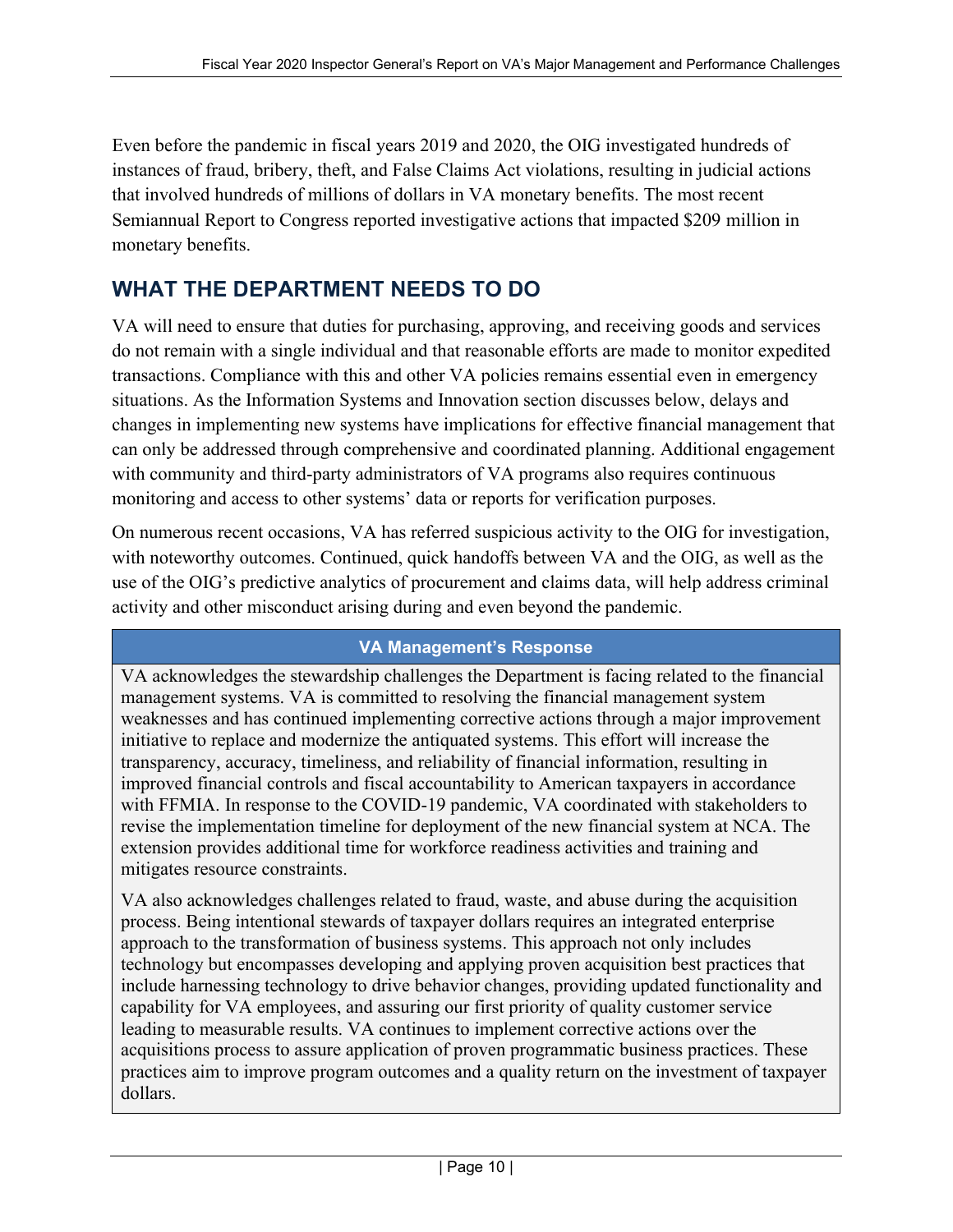# <span id="page-12-0"></span>**OIG CHALLENGE #4: INFORMATION SYSTEMS AND INNOVATION**

The challenges associated with information systems and innovation strongly affect VA's ability to conduct its programs and services. The provision of timely and quality health care and benefits for Veterans and other eligible individuals discussed above, for example, depends in large part on the functionality, effectiveness, and ease of use of underlying systems. The OIG has amassed a large number of reports and recommendations that assess and propose enhancements to VA's infrastructure systems, including IT and data security. Through findings and report recommendations, the OIG highlights practices that promote quality standards that can be implemented throughout VA, particularly those that effectively use program planning, budget forecasting, and other predictive tools.

For example, the OIG has identified multiple systems that lack the functionality or proper controls to ensure that large backlogs, errors, inefficiencies, and obstacles to information sharing are minimized or redressed. Some challenges center on the planning and execution of new IT systems and transitioning from legacy systems, while others also involve patterns of user abuse or mistakes that can go largely undetected for long periods. Decentralized oversight, unrealistic timelines, inadequate engagement of all stakeholders and end users, and minimal testing for some systems have plagued IT projects. Delays, changes in direction and even vendors, and user resistance all carry steep costs to VA. The OIG has detailed recurrent issues that run through reports on the GI Bill implementation, changes to systems affecting benefits to eligible Veterans, medical appointment scheduling, payments for care in the community, medical supply and equipment inventory, financial management, electronic healthcare waiting lists, and police information management. These are among the many systems for which the OIG has published recommendations related to frequently encountered challenges.

Perhaps the most visible and challenging of these is VA's Electronic Health Record Modernization (EHRM) Program, one of the largest IT projects in government history. The OIG has been conducting early oversight of VA's efforts because of the tremendous cost and scale of the effort. In addition to the almost \$10 billion contract, VA estimates another \$6.1 billion will be needed for program management and infrastructure-related costs. Of this amount, approximately \$4.3 billion is for program infrastructure and the remaining \$1.8 billion is estimated for program management. The infrastructure cost estimates, however, do not cover some of the physical upgrades to the individual healthcare facilities, which are to be funded by VHA.

In addition to EHRM, VA considers the implementation of the Defense Medical Logistics Standard Support (DMLSS) System as a solution to an inefficient, poorly functioning \$10 billion supply chain. The VA Logistics Redesign Program Office's goal is to implement the DMLSS System to modernize VA's supply chain, establish an integrated IT system to support business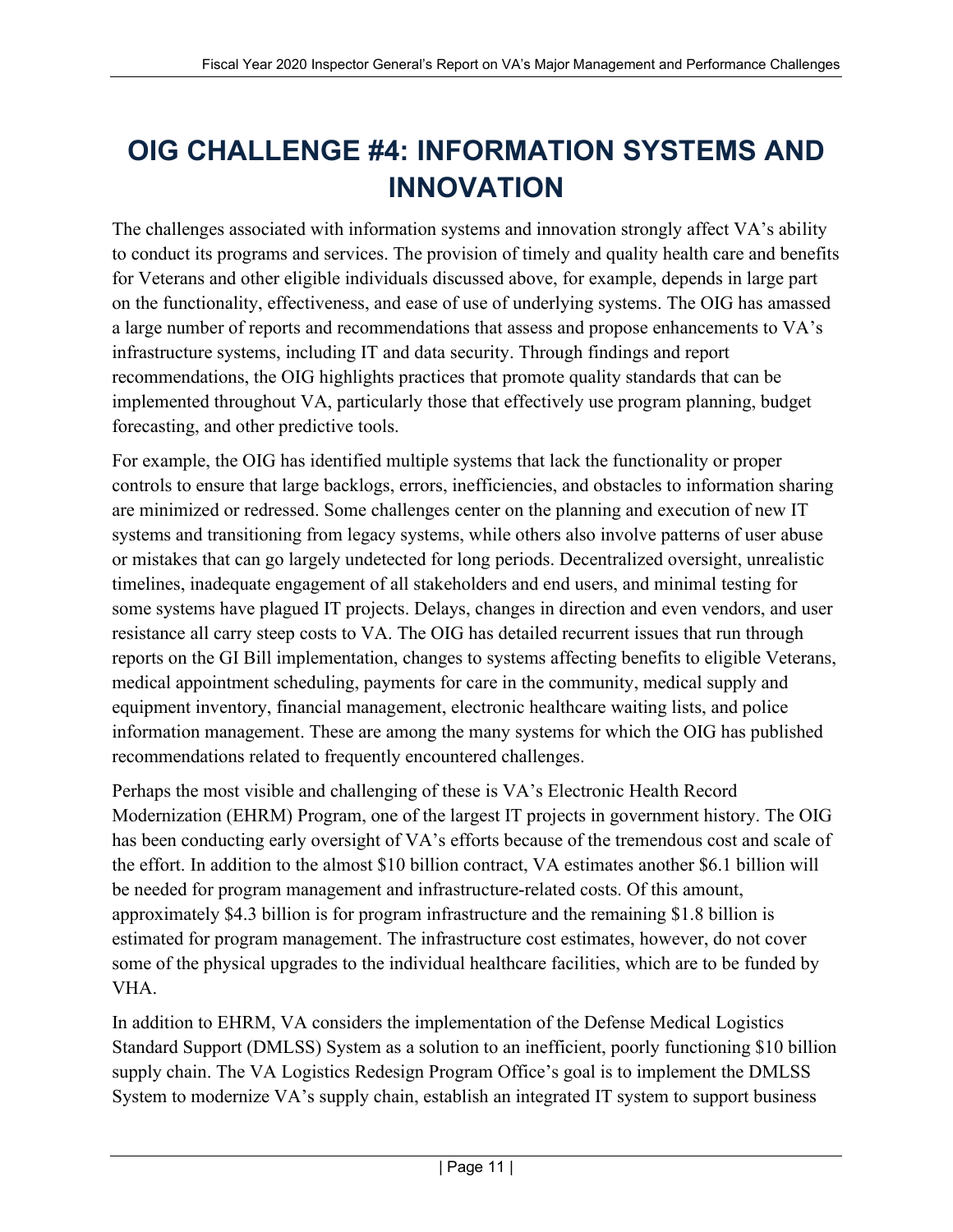functions and supply chain management, and address the system's many identified supply chain deficiencies. As with EHRM, interoperability with VA systems and holistic changes to business processes will be significant hurdles to VA's implementation of the DMLSS System.

The OIG also has focused on these and other IT initiatives because prior modernization efforts by VA have failed in important ways. The OIG has identified VA's information management as a major management challenge since 2000 because VA has a history of not always properly planning, overseeing, and implementing updates to its critical IT investments. Moreover, the GAO previously reported that these prior efforts have cost VA over a billion dollars.

### **WHY THIS IS A CHALLENGE**

Challenges to implementing new technologies across a decentralized and complex system are numerous. For example, unrealistic deadlines and inadequate planning are symptomatic of trying to be responsive to identified needs and demonstrate progress without addressing identified and emerging problems. Shortcuts often result in costly delays and complications. For EHRM implementation VA-wide, challenges are intensified by VA's need to coordinate and collaborate with DoD, as well as to modernize VA's aging infrastructure to accommodate the new system. OIG reports demonstrate that failures in oversight, planning, and coordination have already affected plans for the new system's roll out.

COVID-19 has delayed VA's implementation of the electronic health record as healthcare providers are largely unavailable to assist in developing and testing parts of the new system. Secretary Wilkie announced the delay in an April 3, 2020, letter to congressional leaders. Nevertheless, VA continues to make some progress. On April 18, 2020, the Federal Electronic Health Record Modernization Program Office, VA, and the DoD launched a joint health information exchange, which modernized data-sharing capability, enhancing both departments' ability to securely exchange records with community healthcare partners. In addition, VA has shifted the schedule of sites scheduled to go live with the new electronic health record system to account for what has been developed to date and the ongoing impacts of COVID-19.

### **WHAT THE DEPARTMENT NEEDS TO DO**

The OIG recognizes the significant level of effort and commitment required by VA to manage and facilitate the implementation of the massive and complex electronic health record system, including the tremendous work already conducted by VA staff.

In preparation for the new electronic health record system's deployment at VA healthcare facilities, significant upgrades are needed to VA's infrastructure. The Department should establish an infrastructure-readiness schedule for future deployment sites that incorporates lessons learned from DoD and from VA's initial effort at Mann-Grandstaff VA Medical Center in Spokane, Washington. VA should continue to reassess the enterprise-wide deployment schedule to ensure projected milestones are realistic and achievable, and that training is effective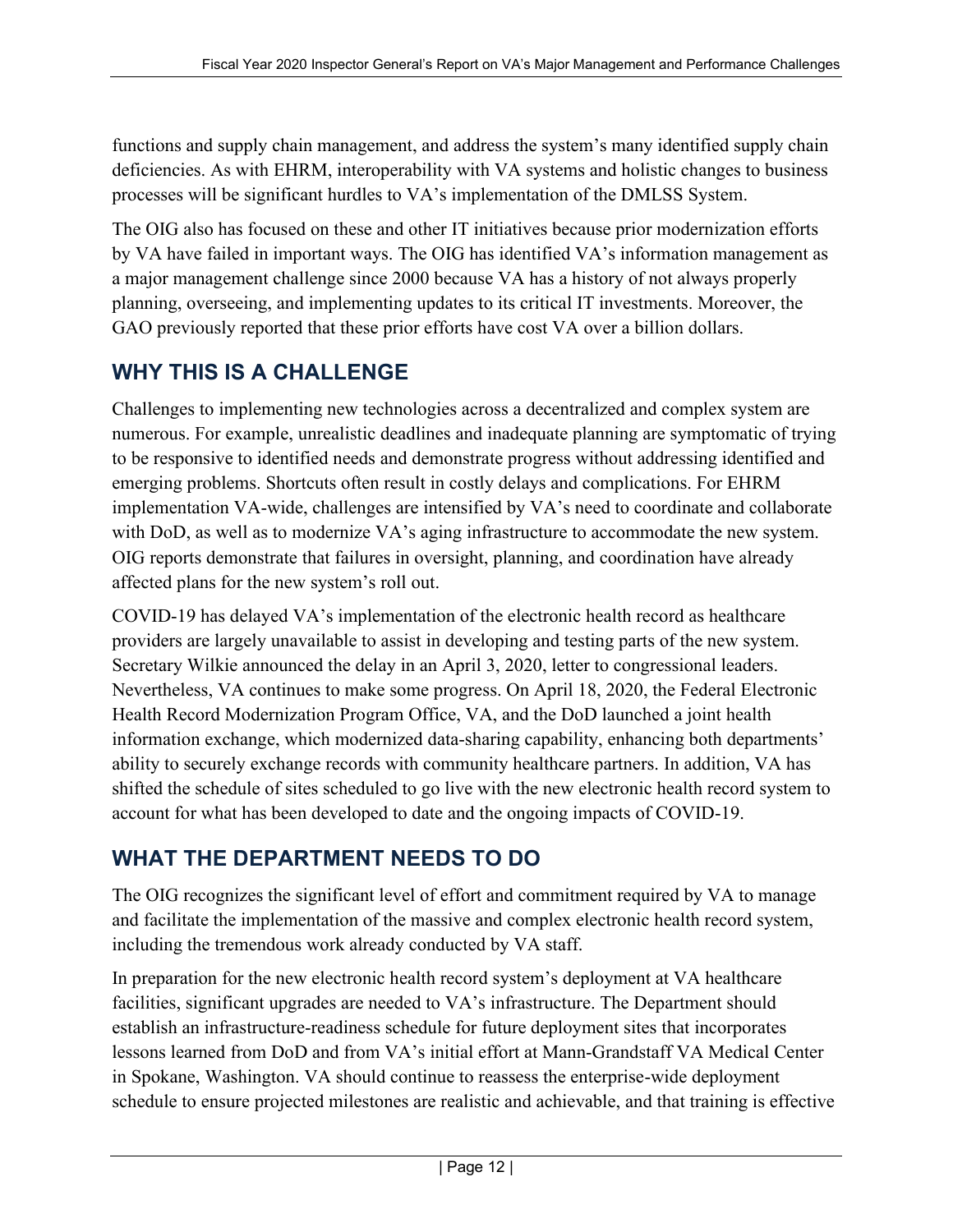and evaluated. VA should fill infrastructure-readiness team vacancies until optimal levels are attained. Failure to redress identified issues puts VA at risk for additional failures, breakdowns, and delays when deploying the new electronic health record system nationwide in the years to come.

With respect to the implementation of DMLSS, VA needs to conduct appropriate testing to ensure business processes are appropriately implemented and data access and transfers are effective.

The long-standing and repeat areas of weakness identified in VA technology projects require across-the-board improvements in project planning, scheduling, the calculation of associated costs, user and stakeholder engagement, leadership, security, and infrastructure enhancements, and other areas where the OIG has repeatedly recommended corrective actions.

#### **VA Management's Response**

VA recognizes that information technology modernization is critical to improving VA's performance to better serve Veterans, their families, caregivers and survivors while being good stewards of taxpayer dollars. VA continues to drive aggressive progress to modernizing system infrastructure while improving processes to ensure technology projects are delivered on schedule and within budget.

With respect to the Defense Medical Logistics Standard Support (DMLSS) System, VA started implementation at sites nationwide beginning with the Captain James A. Lovell Federal Health Care Center (FHCC) in August 2020. Prior to go-live at the FHCC, the DMLSS team conducted business process testing to validate the DMLSS functional processes. The testing demonstrated that the DMLSS business processes worked as designed but revealed data transfer anomalies that are in the process of remediation. Based on this finding, the DMLSS Team and VA Logistics Redesign Office will implement stronger data mapping oversight of implementation at upcoming sites.

With respect to infrastructure upgrades needed for deployment of the new electronic health record system, VA acknowledges the challenges highlighted by the OIG and commits to implementing the action plan developed in response to the original report published by the OIG. VA's plan includes an Infrastructure Readiness schedule that accounts for lessons learned from the Department of Defense deployment.

# **OIG CHALLENGE #5: LEADERSHIP AND GOVERNANCE**

<span id="page-14-0"></span>The VA has many dedicated leaders who are committed to providing the best possible services to Veterans, often under very stressful conditions. However, many emergent problems have arisen and some problems that are pervasive and persistent have gone unaddressed because of frequent turnover or vacancies in key positions and failures in leadership, including lack of accountability, poor governance, and misconduct by individuals in positions of trust. The challenge of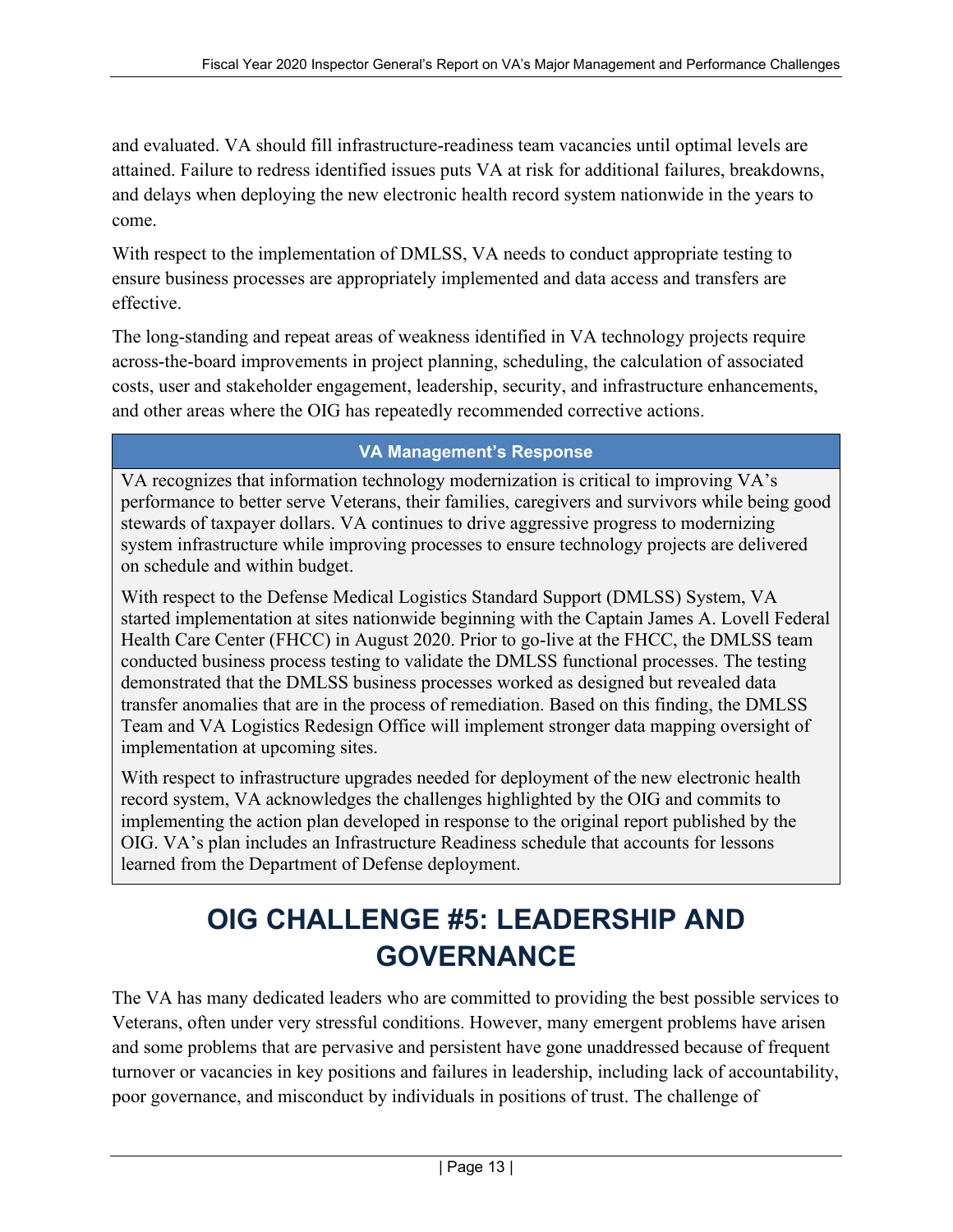maintaining stable and effective leadership cuts across all areas of concern previously discussed. The OIG has identified frequent changes (and lapses) in leadership and workforce or staffing issues as major management challenges to VA in providing Veterans with timely access to quality care.

### **WHY THIS IS A CHALLENGE**

VA governance and oversight is often decentralized. Oftentimes, there are multiple offices that oversee aspects of a particular initiative or function within VA. The policy office may, for example, develop guidance or even training, but oversight, quality control, and staffing may be handled by others. Oversight roles and duties are often misunderstood, and guidance may be vague, conflicting, or simply in too many different places to navigate. Reorganizations and realignments of offices and responsibilities can further confuse matters. Information critical to operations may not be well-documented, shared, or used for decision-making.

### **WHAT THE DEPARTMENT NEEDS TO DO**

Leaders need to take on persistent problems and establish clear lines of authority that promote accountability for accuracy, efficiency, and effectiveness in carrying out responsibilities.

A good example of how VA has overcome past staffing challenges is its expedited hiring during the pandemic. Yet VA has experienced chronic shortages of healthcare professionals since at least 2015. VA's inability to adequately recruit, onboard, and retain clinicians and support staff, particularly in specific service areas, reflects problems with competitive pay, widespread shortages in some professions or positions, unfavorable leadership and work climate, inadequate planning, and other factors.

What remains to be seen is whether the Department can resolve persistent issues. While the pandemic has provided new resources and initiatives for hiring, the hiring push also happened against the backdrop of record highs in unemployment nationally. Many of the problems previously reported related to staffing will likely continue after the pandemic has ended. The OIG has repeatedly called for VHA to develop additional comprehensive staffing models that address national needs while supporting flexibility at facilities. This approach would help ensure taxpayer dollars are invested in delivering the highest quality of care to Veterans as promptly as possible. These staffing models, however, cannot be completed without accurate data. In reports on VA's self-reported staffing data, the OIG found that VA and some of its medical facilities were unable to provide accurate numbers of vacancies. Focusing on serving the individual and aggregate needs of Veterans in different geographic areas and using that understanding to develop comprehensive staffing models will help VA achieve more efficient and targeted hiring and retention practices. Additional recommendations call on VHA to refine and formalize its position categories for clinical and nonclinical staff across all facilities.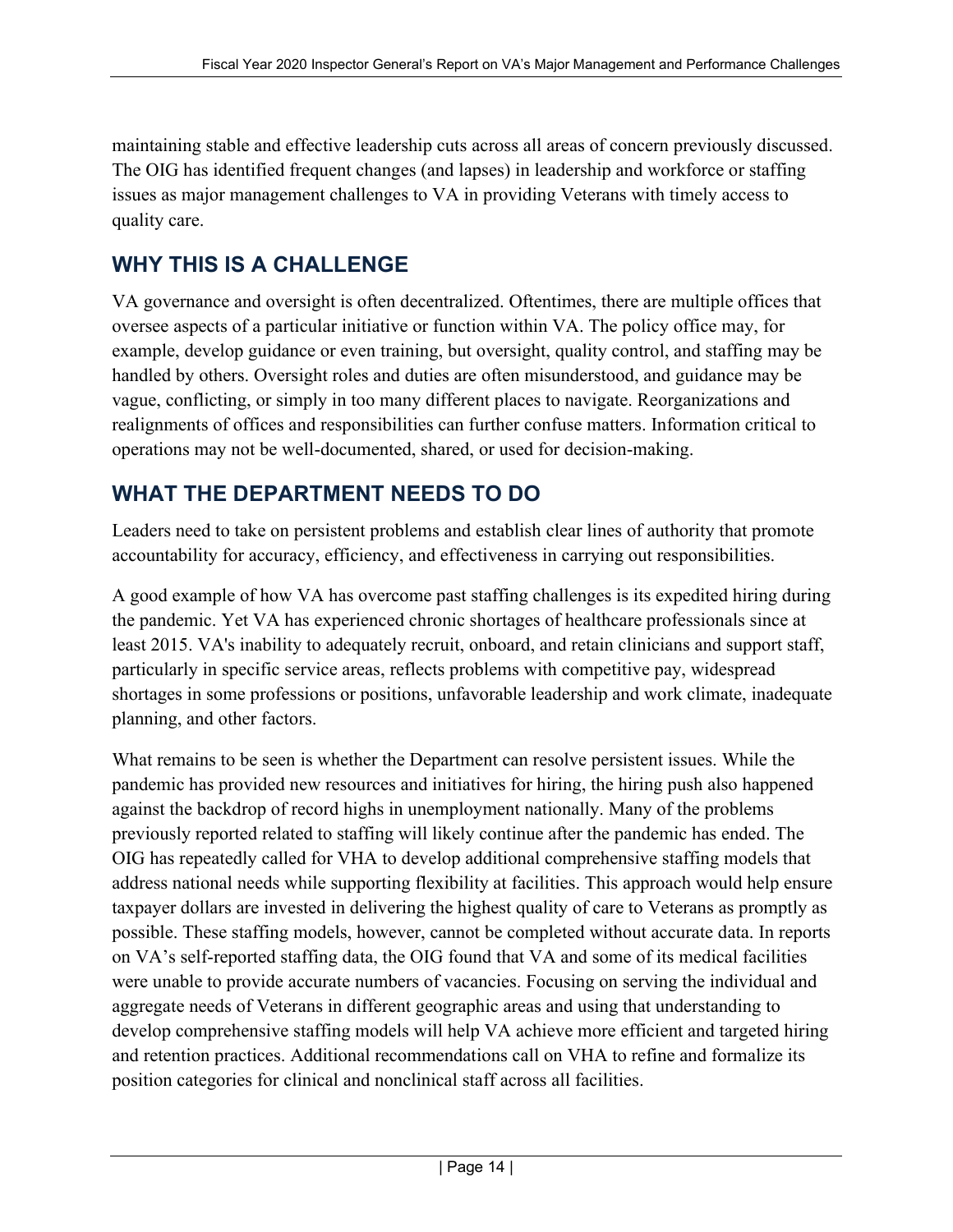#### **VA Management's Response**

VA is committed to addressing this challenge and in FY 2020 the Office of Human Resources and Administration/Operations, Security and Preparedness (HRA/OSP) developed and implemented corrective actions to support the Department, which will continue in FY 2021. An Executive Resources Board (ERB), co-chaired by the Assistant Secretary, HRA/OSP, is accountable for executive-level governance to include position management, performance management, merit staffing, leadership development, succession planning and executive pay. The Corporate Senior Executive Management Office (CSEMO) has been utilizing the National Announcement strategy for Medical Center Director positions to enable every VISN Director to review the best qualified candidates against the vacancy requirements. This strategy improves executive time-to-hire by weeks and allows VISNs to collaborate on hiring selections.

As noted above, human capital leadership and governance has been amplified during the COVID-19 pandemic. The Office of the Chief Human Capital Officer (OCHCO) demonstrated the effectiveness of centralized policy and governance side-by-side with the HR servicing offices in VHA, VBA, and NCA. OCHCO implemented weekly communications, problemsolving, and external engagement to resolve human capital issues in real-time and mitigate challenges that could have impacted VA's ability to maintain a safe workforce and meet its mission.

VA continues to work to improve employee engagement and retention. The Stay Touchpoint initiative is being diffused across VHA to reduce voluntary separation rates. HRA/OSP also continues to work with the administrations and OCLA on legislative proposals to improve hiring, competitive pay and retention of healthcare professionals. Along with OM, HRA/OSP also co-chairs a governance council for Human Resources Information Technology (HRIT) to ensure investments are focused on modern enterprise HRIT systems to improve the experience of HR professionals, managers, and employees.

HRA/OSP's Manpower Management Services (MMS) is working to improve the accuracy of vacancy data reports by occupation (Section 505, MISSION Act). Ongoing position validation and enhancements to human capital systems will yield greater accuracy and reporting of funded and unfunded vacancies. VHA's Office of Productivity, Efficiency and Staffing (OPES) continues to lead the development of staffing models for clinical professions. Since 2007, OPES has been developing staffing management tools, systems and studies to optimize clinical productivity in support of clinical excellence, access, and safe and compassionate  $care.<sup>1</sup>$  $care.<sup>1</sup>$  $care.<sup>1</sup>$ 

<span id="page-16-0"></span><sup>1</sup> VHA Directive 1065(1), *Productivity and Staffing Guidance for Specialty Group Provider Practice* requires VAMCs to use the OPES standards to inform resource decisions for their specialty provider group practices. When practices are out of range (high/low) VAMCs should develop and implement remediation plans to improve specialty physician group practice productivity.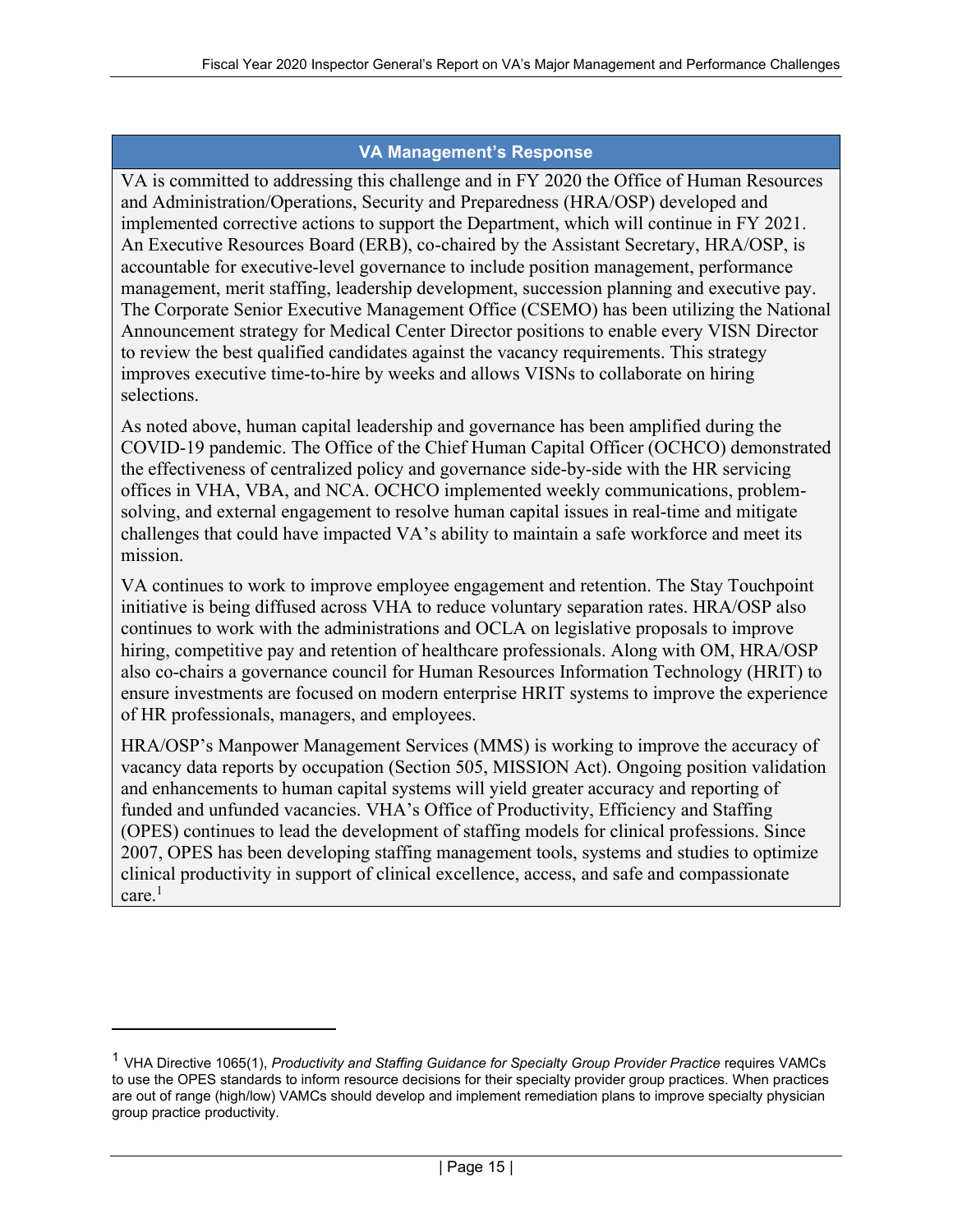## **APPENDIX A: RELATED REPORTS**

<span id="page-17-0"></span>Selected related reports from fiscal year 2020. Reports are available at [www.va.gov/oig/.](https://www.va.gov/oig/)

| <b>Related Report</b>                                       | #1           | #2          | #3 | #4           | #5           |
|-------------------------------------------------------------|--------------|-------------|----|--------------|--------------|
| Review of Veterans Health Administration's COVID-19         | $\mathbf{X}$ | X           |    |              | X            |
| <b>Response and Continued Pandemic Readiness</b>            |              |             |    |              |              |
| OIG Inspection of Veterans Health Administration's          |              |             |    |              |              |
| <b>COVID-19 Screening Processes and Pandemic Readiness</b>  | $\mathbf{X}$ |             |    |              | $\mathbf{X}$ |
| [for] March 19–24, 2020                                     |              |             |    |              |              |
|                                                             |              |             |    |              |              |
| Facility Oversight and Leaders' Responses Related to the    | $\mathbf{X}$ |             |    |              |              |
| Deficient Practice of a Pathologist at the Hunter Holmes    |              |             |    |              | $\mathbf{X}$ |
| McGuire VA Medical Center in Richmond, Virginia             |              |             |    |              |              |
| <b>Inadequate Emergency Department Care and Physician</b>   |              |             |    |              |              |
| Misconduct at the Washington DC VA Medical Center           | $\mathbf{X}$ |             |    |              | $\mathbf{X}$ |
| Inadequate Oversight of the Medical/Surgical Prime          |              |             |    |              |              |
| Vendor Program's Order Fulfillment and Performance          | $\mathbf{X}$ |             | X  |              | $\mathbf{X}$ |
| <b>Reporting for Eastern Area Medical Centers</b>           |              |             |    |              |              |
| Audit of VA Medical Center Management of Medical            |              |             |    |              |              |
| <b>Supply Inventories</b>                                   | $\mathbf{X}$ |             | X  | X            |              |
| Equipment and Supply Mismanagement at the Hampton           |              |             |    |              |              |
| VA Medical Center, Virginia                                 | $\mathbf{X}$ |             | X  | X            |              |
| Expendable Inventory Management System: Oversight of        |              |             |    |              |              |
| Migration from Catamaran to the Generic Inventory           | $\mathbf{X}$ |             | X  | X            |              |
| Package                                                     |              |             |    |              |              |
| <b>Inadequate Oversight of Contracted Disability Exam</b>   |              |             |    |              |              |
| Cancellations                                               |              | X           |    |              | X            |
| <b>Accuracy of Claims Decisions Involving Conditions of</b> |              |             |    |              |              |
| the Spine                                                   |              | X           |    |              | $\mathbf X$  |
| VHA Did Not Effectively Manage Appeals of Non-VA            | $\mathbf{X}$ |             |    |              |              |
| <b>Care Claims</b>                                          |              |             |    | $\mathbf X$  | $\mathbf X$  |
| <b>Non-VA Emergency Care Claims Inappropriately Denied</b>  | $\mathbf X$  |             |    |              |              |
| and Rejected                                                |              |             |    |              | $\mathbf X$  |
| Disability Compensation Benefit Adjustments for             |              | $\mathbf X$ |    |              |              |
| <b>Hospitalization Need Improvement</b>                     |              |             |    |              |              |
| Audit of VA's Financial Statements for Fiscal Years         |              | X           | X  | $\mathbf{X}$ |              |
| 2019 and 2018                                               |              |             |    |              |              |
| VA's Compliance with the Improper Payments                  |              |             |    |              |              |
| Elimination and Recovery Act for Fiscal Year 2019           |              |             | X  |              |              |
| Fiscal Year 2019 Risk Assessment of VA's Charge Card        |              |             | X  |              |              |
| Program                                                     |              |             |    |              |              |